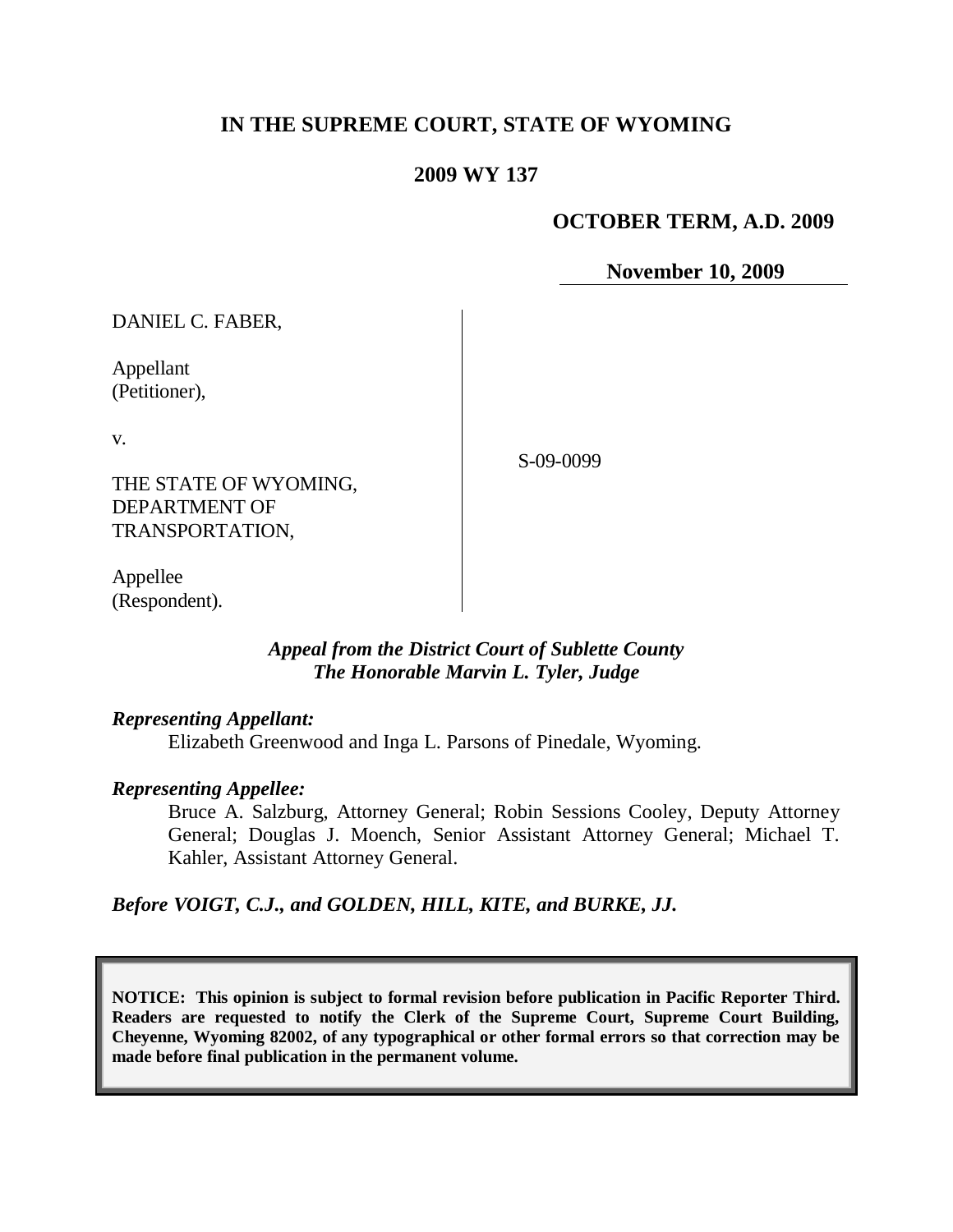## **VOIGT, Chief Justice.**

[¶1] This is an appeal from the district court's Order Affirming Agency Order Upholding Implied Consent Suspension and Associated Agency Order Upholding Commercial Disqualification, filed April 13, 2009. Finding no error of law below, and finding sufficient evidence that the petitioner intentionally failed or refused to perform the offered breath test after an arrest for driving under the influence of intoxicating liquor (DWUI), we affirm the order of the district court affirming the orders of the Office of Administrative Hearings (OAH).

## **ISSUE**

[¶2] Did the Hearing Examiner correctly conclude that the petitioner's failure to provide a sufficient breath sample constituted a refusal for purposes of Wyoming's implied consent laws, and that offer of a blood or urine test was not required following the refusal?

#### **FACTS**

[¶3] On November 9, 2007, the petitioner was arrested for DWUI, in violation of Wyo. Stat. Ann. § 31-5-233 (LexisNexis 2009). He was taken to the Sublette County Detention Center where, as part of the booking process, he was given his implied consent advisements.<sup>1</sup> The petitioner agreed to a breath test, but failed in three attempts to produce a sufficient breath sample for testing. The booking officer considered the petitioner's conduct to be a refusal to submit to required chemical testing. The refusal led to the suspension of the petitioner's driving privileges for six months, and his disqualification from driving a commercial motor vehicle for one year, pursuant to Wyo. Stat. Ann. §§ 31-6-107 and 31-7-305 (LexisNexis 2009). The petitioner contested the suspensions and requested a contested case hearing before the OAH.

[¶4] At the contested case hearing, held on April 30, 2008, the petitioner raised the inter-related issues of whether his failure to provide sufficient breath samples was intentional, and whether, given the failure of that testing, the officer was obligated to offer blood or urine testing. The Hearing Examiner found and concluded that the petitioner's failure to provide an adequate breath sample was caused by his intentional refusal to follow the officer's instructions, and that the petitioner had, therefore, refused chemical testing. The OAH determination was affirmed upon review in the district court. This appeal followed.

<sup>&</sup>lt;sup>1</sup> Pursuant to Wyo. Stat. Ann. § 31-6-102(a)(i) (LexisNexis 2009), persons arrested for DWUI are, under specific circumstances, "deemed to have given consent" to a chemical test of their blood, breath, or urine to determine the alcohol concentration therein.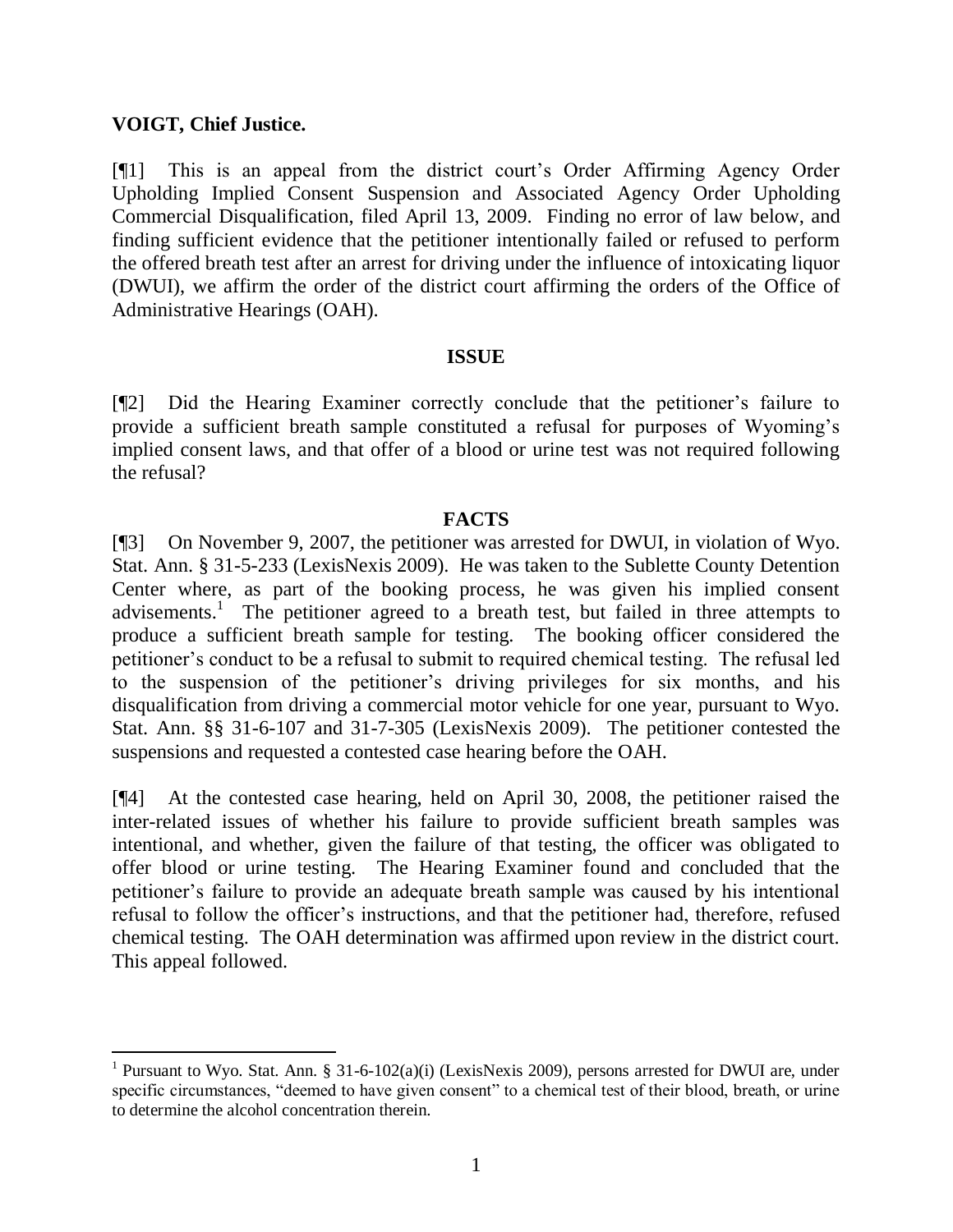#### **DISCUSSION**

[¶5] The appeal of a district court's review of administrative agency action is treated by this Court as if the matter came directly from the agency, and we give no special deference to the decision of the district court. *Dale v. S & S Builders, LLC*, 2008 WY 84, ¶ 8, 188 P.3d 554, 557 (Wyo. 2008). The scope of our review is dictated by Wyo. Stat. Ann. § 16-3-114(c)(ii) (LexisNexis 2009), which provides as follows:

> (c) To the extent necessary to make a decision and when presented, the reviewing court shall decide all relevant questions of law, interpret constitutional and statutory provisions, and determine the meaning or applicability of the terms of an agency action. In making the following determinations, the court shall review the whole record or those parts of it cited by a party and due account shall be taken of the rule of prejudicial error. The reviewing court shall:

> > . . . .

(ii) Hold unlawful and set aside agency action, findings and conclusions found to be:

> (A) Arbitrary, capricious, an abuse of discretion or otherwise not in accordance with law;

> (B) Contrary to constitutional right, power, privilege or immunity;

> (C) In excess of statutory jurisdiction, authority or limitations or lacking statutory right;

> (D) Without observance of procedure required by law; or

> (E) Unsupported by substantial evidence in a case reviewed on the record of an agency hearing provided by statute.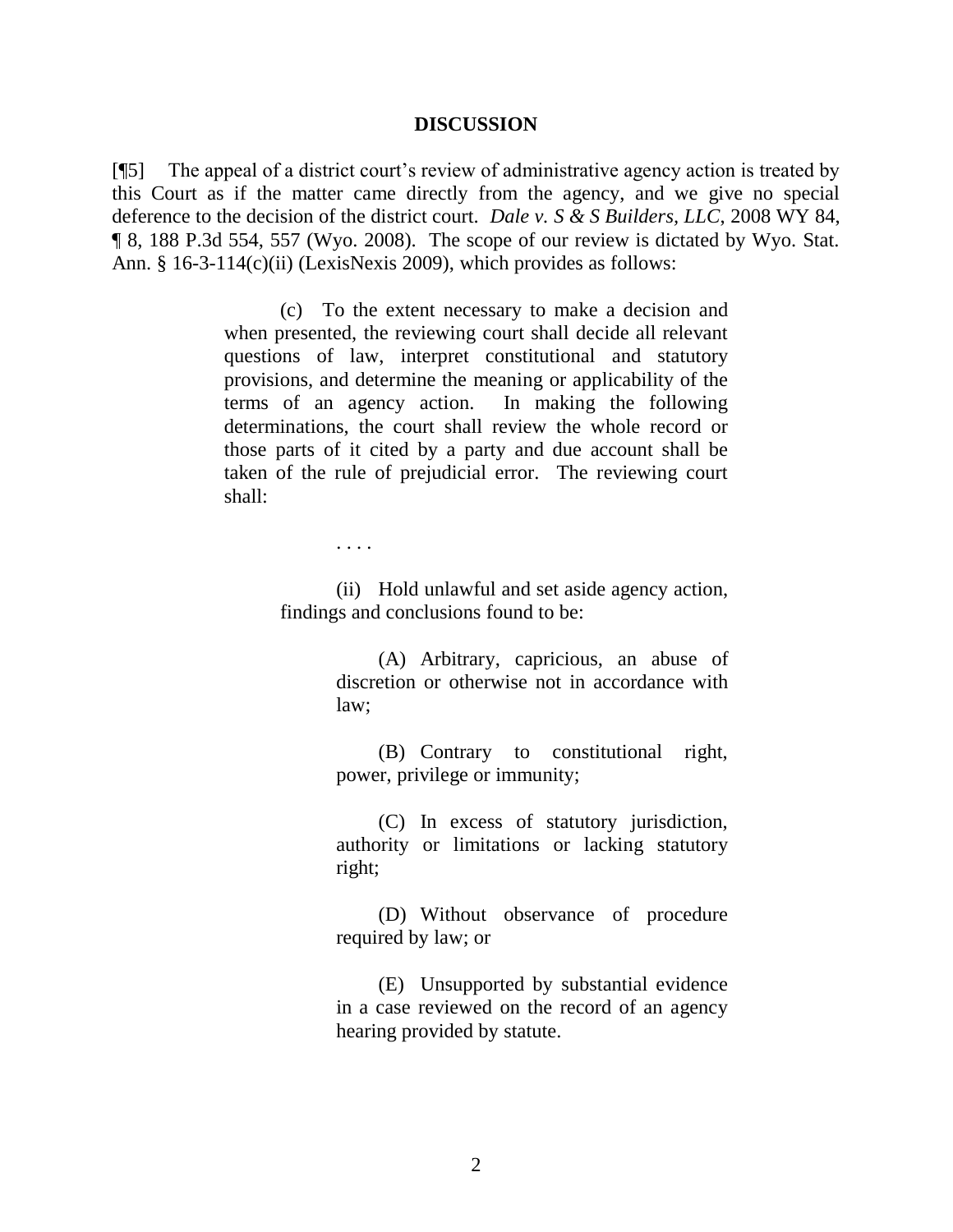In short, we review the agency's conclusions of law *de novo*, and we apply the substantial evidence standard to evidentiary issues. *Dale*, 2008 WY 84, ¶¶ 25-26, 188 P.3d at 561. The substantial evidence test has been defined as follows:

> In reviewing findings of fact, we examine the entire record to determine whether there is substantial evidence to support an agency's findings. If the agency's decision is supported by substantial evidence, we cannot properly substitute our judgment for that of the agency and must uphold the findings on appeal. Substantial evidence is relevant evidence which a reasonable mind might accept in support of the agency's conclusions. It is more than a scintilla of evidence.

*Id.* at ¶ 11, at 558 (quoting *Newman v. State ex rel. Wyo. Workers' Safety & Comp. Div*., 2002 WY 91, ¶ 12, 49 P.3d 163, 168 (Wyo. 2002)). The party challenging the sufficiency of the evidence has the burden of showing the lack of substantial evidence to support the agency's findings. *Bradshaw v. Wyo. Dep't of Transp.*, 2006 WY 70, ¶ 24, 135 P.3d 612, 619 (Wyo. 2006).

[¶6] Our resolution of these related issues will be somewhat perfunctory, for two reasons: First, the petitioner did not testify at the contested case hearing, which left before the Hearing Examiner only the booking officer's testimony that the petitioner intentionally failed to provide adequate breath samples by repeatedly failing to seal his lips around the mouth piece as instructed. And second, the petitioner has not cited to a single case or statute supporting his contentions. Instead, he has cited two previous OAH decisions that are readily distinguishable from the instant case based upon their facts.<sup>2</sup> *See Nathan v. American Global University*, 2005 WY 64, ¶¶ 5-6, 113 P.3d 32, 33-34 (Wyo. 2005) (person challenging agency action must comply with W.R.A.P., including cogent argument and citation to authority).

[¶7] What we have in this case is substantial evidence, in the form of eye-witness testimony, of the petitioner's refusal to provide a breath sample for chemical analysis. *See Hittner v. State ex rel. Wyo. Dep't of Transp. (In re Hittner*), 2008 WY 91, ¶¶ 9, 16, 189 P.3d 872, 876, 877 (Wyo. 2008) (arresting officer's observations establish refusal). The statutory analysis that arises from that refusal is as follows: A person arrested for DWUI under the circumstances of this case has impliedly consented to a chemical test of his blood, breath, or urine to determine the alcohol concentration content of his blood. Wyo. Stat. Ann. § 31-6-102(a)(i). The officer requesting such chemical testing may

 <sup>2</sup> The petitioner cites *In the Matter of Wyo. Dep't of Transp. v. Tucker, MVID 0052-56565* (where breathalyzer was not functional, officer erred in not giving Tucker option of blood or urine test); and *In the Matter of Wyo. Dep't of Transp. v. Morrison*, MVID 0117-47821 (inability to give a breath sample due to highly emotional state not a refusal).